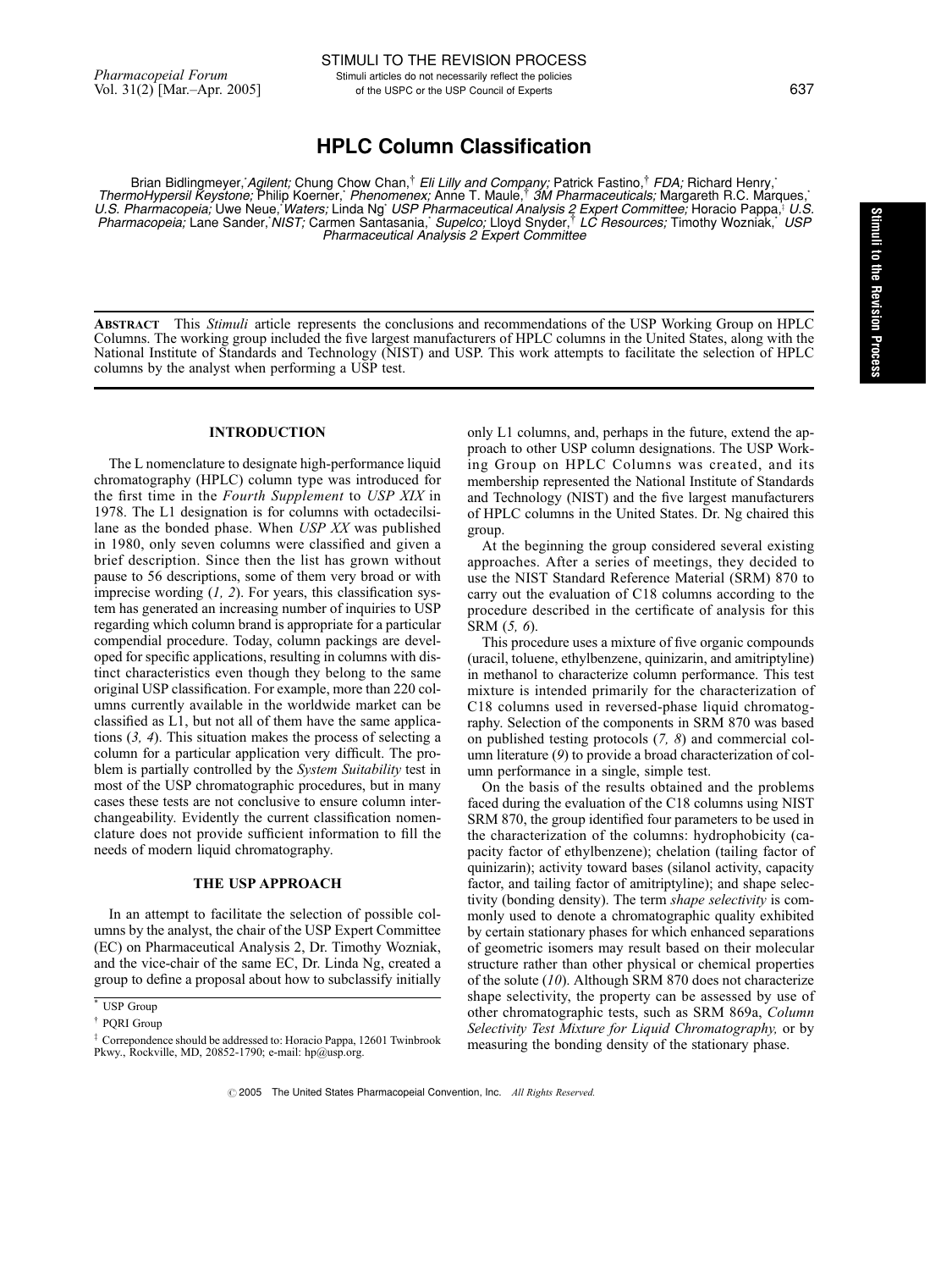Stimuli articles do not necessarily reflect the policies *Pharmacopeial Forum*<br>of the USPC or the USP Council of Experts Vol. 31(2) [Mar.-Apr. 2005] 638 of the USPC or the USP Council of Experts

To compare columns on the same basis, the user should evaluate column performance by separating the mixture isocratically using a mobile phase constituted by 80% methanol and 20% buffer phosphate at pH 7.0.

The certificate of analysis for NIST SRM 870 contains a series of chromatograms representative of possible types of retention behavior. In most instances, peak identification can be made on the basis of elution order (uracil, toluene, ethylbenzene) and detector response (quinizarin, amitriptyline). Relative peak areas depend on the detection wavelength. Quinizarin has significant absorbance at 480 nm, and separations of SRM 870 carried out at this wavelength are selective for this single component. Conversely, quinizarin exhibits reduced absorbance at 210 nm, permitting measurement of amitriptyline in the presence of quinizarin.

The retention behavior of reversed-phase liquid chromatography (LC) columns often differs in a variety of ways. The components in this test mixture were selected as indicators of several types of chromatographic properties. The determination of peak width (efficiency; theoretical plates), peak asymmetry  $(A<sub>s</sub>)$ , absolute retention  $(k')$ , and selectivity factor ( $\alpha$ , i.e., relative retention,  $k'_{1}/k'_{2}$ ) for these components may provide useful measures of these properties.

# Uracil

This component is commonly used as an indicator of the void volume (unretained volume) in an LC column, which is required to calculate the retention factor  $(k')$ .

#### Toluene/Ethylbenzene

The retention of these compounds can be considered to result primarily from solvophobic interactions. The selectivity factor  $\alpha_{E/T}$  is the k' ratio of ethylbenzene and toluene, and this value has been used to characterize differences among C18 and C8 columns. Absolute retention of a nonpolar component such as ethylbenzene provides a measure of column retentiveness (column strength). Toluene and/or ethylbenzene are also useful markers for calculation of column efficiency (theoretical plates, N).

#### Quinizarin

Quinizarin (1,4-dihydroxyanthraquinone) is a metal-chelating reagent. The retention behavior of this component is expected to be indicative of the presence or absence of metals in the chromatographic system. Columns demonstrate one of two types of retention behavior. Low activity toward chelating reagents is indicated by symmetric peak shape, and high activity toward chelating reagents is indicated by tailing, asymmetric peak shape. Quinizarin typically elutes after ethylbenzene and before amitriptyline. It is interesting to note that for columns known to contain certain embedded polar functional groups, quinizarin elutes last, with good peak symmetry. Peak asymmetry is not strongly correlated with retention for quinizarin.

#### Amitriptyline

Amitriptyline is a basic compound ( $pKa = 9.4$ ) commonly used by column manufacturers for column characterization. Elution of organic bases with severe peak tailing is often associated with high silanol activity; however, the elution of such compounds with symmetrical peak shape is considered indicative of column deactivation. Because peak tailing is the most objectionable property associated with silanol activity,  $A_s$  is an appropriate measure of this property. Peak asymmetry is not strongly correlated with retention for amitriptyline.

The influence of chromatographic conditions on test results was examined for several different parameters. Because retention, efficiency, and peak shape are influenced by testing conditions, column evaluation should be carried out under standardized conditions to facilitate column comparisons. The largest changes in retention behavior occur with changes in mobile phase composition. The absolute retention of the polar and nonpolar components increases with the percentage of buffer in the mobile phase (at pH 7.0 and constant ionic strength in the mixed solution). A composition of 80% methanol and 20% buffer was selected to provide appropriate retention for a broad range of column types.

Changes in column temperature influence the absolute retention of the components in SRM 870; however, relatively small effects are observed in the peak shape of quinizarin or amitriptyline. It is recommended that column temperature be controlled to 23  $\degree$ C  $\pm$ 1  $\degree$ C.

Forty-one commercial C18 columns were used in the development of SRM 870. Columns were selected to represent a broad sampling of chromatographic retention properties and included alkyl phases prepared with embedded polar functional groups. No two columns exhibit identical retention behavior; however, similarities do exist among several columns. Among columns utilized, values of  $k'$  for ethylbenzene ranged from 0.2 to 2.8. In contrast, only slight differences were observed for methylene selectivity ( $\alpha_{E/T}$ ; range, 1.26 to 1.45). The retention of quinizarin ranged from  $k' = 1$  to  $k' = 23.6$ . In two instances, no elution of this compound was detected. Peak asymmetry values ranged from  $A<sub>S</sub>$  $= 1.1$  to  $A_s = 5.7$  (in two instances, peaks were not defined well enough to permit determination of  $A_{\rm S}$ ). Finally, the retention of amitriptyline ranged from  $k' = 1.4$  to  $k' = 72.9$  ( $A<sub>S</sub>$  $= 1.0$  to  $A_s = 11$ ).

Besides the members of the USP Working Group, several other column manufacturers tested their columns using this protocol. The results from these tests are presented in Table 1.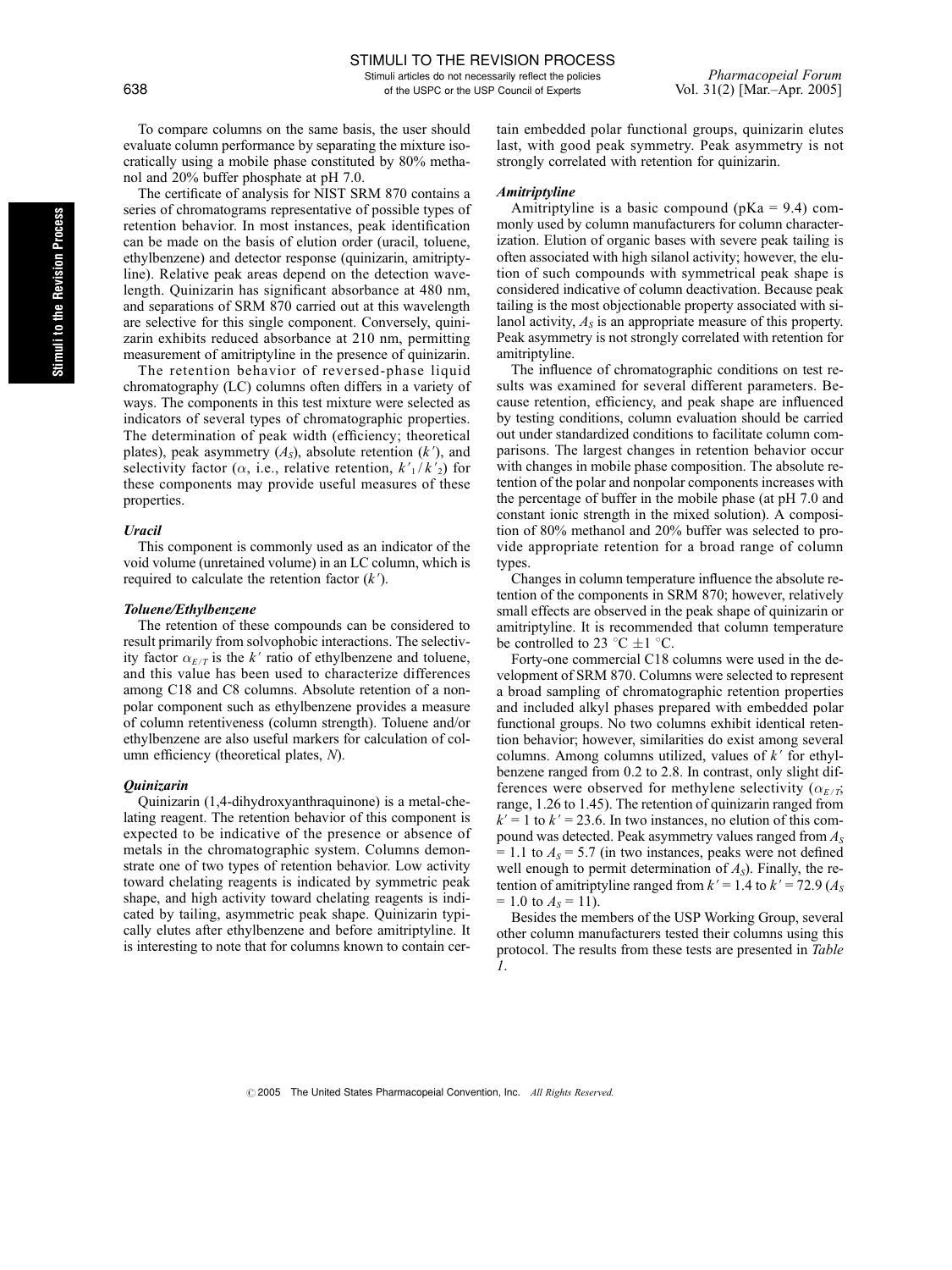# STIMULI TO THE REVISION PROCESS

Pharmacopeial Forum<br>
Stimuli articles do not necessarily reflect the policies<br>
Vol. 31(2) [Mar.-Apr. 2005]<br>
Stimuli articles do not necessarily reflect the policies<br>
of the USPC or the USP Council of Experts of the USPC or the USP Council of Experts 639

|                |                                          | Chelating         | Silanol Activity       |                       |                                             |
|----------------|------------------------------------------|-------------------|------------------------|-----------------------|---------------------------------------------|
| Column         | Hydrophobicity<br>Capacity Factor $(k')$ | Tailing<br>Factor | Capacity Factor $(k')$ | <b>Tailing Factor</b> | Shape Selectivity<br><b>Bonding Density</b> |
| Number         | Ethylbenzene                             | Quinizarin        | Amitriptyline          | Amitriptyline         | $(\mu \text{mols/m}^2)$                     |
| 1              | 2.8                                      | No peak           | No peak                | No peak               | 3.4                                         |
| $\frac{2}{3}$  | 2.1                                      | 1.4               | 8.2                    | 6.7                   | 3.5                                         |
|                | 2.0                                      | 1.1               | 7.3                    | 2.3                   | 2.0                                         |
| $\overline{4}$ | 2.4                                      | 1.0               | 6.1                    | 1.8                   | 4.0                                         |
| 5              | 2.4                                      | 1.1               | 5.9                    | 3.4                   | 3.8                                         |
| $\sqrt{6}$     | 1.0                                      | 6.0               | 7.5                    | 4.0                   | 1.1                                         |
| $\overline{7}$ | 1.5                                      | 7.5               | 4.6                    | 3.0                   | 2.7                                         |
| $\,8\,$        | 2.2                                      | 1.7               | 5.1                    | 1.7                   | 3.2                                         |
| 9              | 1.6                                      | 1.5               | 3.1                    | 1.2                   | 3.3                                         |
| 10             | 0.7                                      | No peak           | 23                     | 3.0                   | 1.7                                         |
| 11             | 2.0                                      | No peak           | 11.5                   | 7.0                   | 2.6                                         |
| 12             | 1.0                                      | 1.2               | 1.7                    | 1.1                   | 2.3                                         |
| 13             | 1.5                                      | 1.1               | 3.3                    | 1.3                   | 2.2                                         |
| 14             | 2.0                                      | No peak           | 35                     | 8.0                   | 2.7                                         |
| 15             | 1.7                                      | 1.1               | 5.1                    | 2.4                   | 1.6                                         |
| 16             | 2.0                                      | 2.0               | 6.3                    | 1.9                   | 3.5                                         |
| 17             | 1.5                                      | 1.9               | 23                     | 2.8                   | 2.2                                         |
| 18             | 1.6                                      | 6.6               | 4.1                    | 2.7                   | 3.2                                         |
| 19             | 4.2                                      | 1.6               | 11                     | 3.9                   | 3.6                                         |
| 20             | 3.2                                      | 1.6               | 7.6                    | 2.0                   | 3.6                                         |
| 21             | 0.9                                      | 1.3               | 2.2                    | 2.1                   | 4.2                                         |
| 22             | 0.4                                      | 2.5               | $1.0\,$                | 4.9                   | Not available                               |
| 23             | 1.5                                      | 1.5               | 3.5                    | 2.0                   | 3.1                                         |
| 24             | 1.5                                      | 3.4               | 4.3                    | 3.6                   | 3.2                                         |
| 25             | 1.5                                      | 2.0               | 5.6                    | 4.1                   | 2.4                                         |
| 26             | 1.2                                      | 2.2               | 12                     | 2.6                   | 4.6                                         |
| 27             | 1.3                                      | 1.4               | 3.5                    | 2.1                   | 3.3                                         |
| 28             | 2.2                                      | 1.2               | 5.3                    | 1.1                   | 3.4                                         |
| 29             | 0.7                                      | No peak           | 2.1                    | 1.4                   | 2.3                                         |
| 30             | 2.6                                      | 1.2               |                        | 3.3                   | 4.0                                         |
| 31             | 2.2                                      | 1.0               |                        | 3.6                   | Not available                               |
| 32             | 2.5                                      | 1.6               |                        | 1.2                   | 3.3                                         |
| 33             | 2.0                                      | 1.2               |                        | $1.0\,$               | 5.5                                         |
| 34             | 1.0                                      | 1.4               | 3.0                    | 2.6                   | 3.0                                         |
| 35             | 1.3                                      | No peak           | 3.8                    | 3.9                   | 3.1                                         |
| 36             | 1.3                                      | 2.0               | 4.5                    | 13                    | 3.1                                         |
| 37             | 1.8                                      | $1.5\,$           | 13.6                   | 2.8                   | 2.6                                         |
| 38             | 1.9                                      | $1.5\,$           | 5.0                    | 2.4                   | 2.6                                         |
| 39             | 1.9                                      | $1.5\,$           | 5.1                    | 2.4                   | 2.7                                         |
| 40             | 1.9                                      | 1.5               | $6.0\,$                | 2.9                   | 2.2                                         |
| 41             | 3.3                                      | 1.3               | $8.8\,$                | 2.9                   | 3.2                                         |
| 42             | 1.6                                      | 1.4               | 5.0                    | 2.7                   | 1.4                                         |
| 43             | 0.9                                      | 1.4               | 3.0                    | 2.8                   | 0.9                                         |
| 44             | 1.9                                      | 1.3               | 5.0                    | 1.5                   | 2.5                                         |
| 45             | 1.5                                      | $1.3\,$           | 4.4                    | 1.9                   | 1.9                                         |
| 46             | 3.3                                      | 1.2               | 7.5                    | 1.3                   | 3.0                                         |
| 47             | $2.0\,$                                  | $1.0\,$           | 6.7                    | 2.6                   | 2.1                                         |
| 48             | 1.0                                      | $2.2\,$           | 3.1                    | 2.4                   | 2.1                                         |
| 49             | 2.2                                      | 1.4               | 14.2                   | 3.5                   | 3.2                                         |
| 50             | 2.2                                      | 1.8               | 10.2                   | 2.2                   | 3.0                                         |
| 51<br>52       | 3.9<br>2.3                               | 1.7<br>1.0        | 12.5                   | 4.0<br>1.8            | 2.9<br>2.9                                  |
|                |                                          |                   | 6.1                    |                       |                                             |

Table 1. Characterization of C18 columns using NIST SRM 870

© 2005 The United States Pharmacopeial Convention, Inc. All Rights Reserved.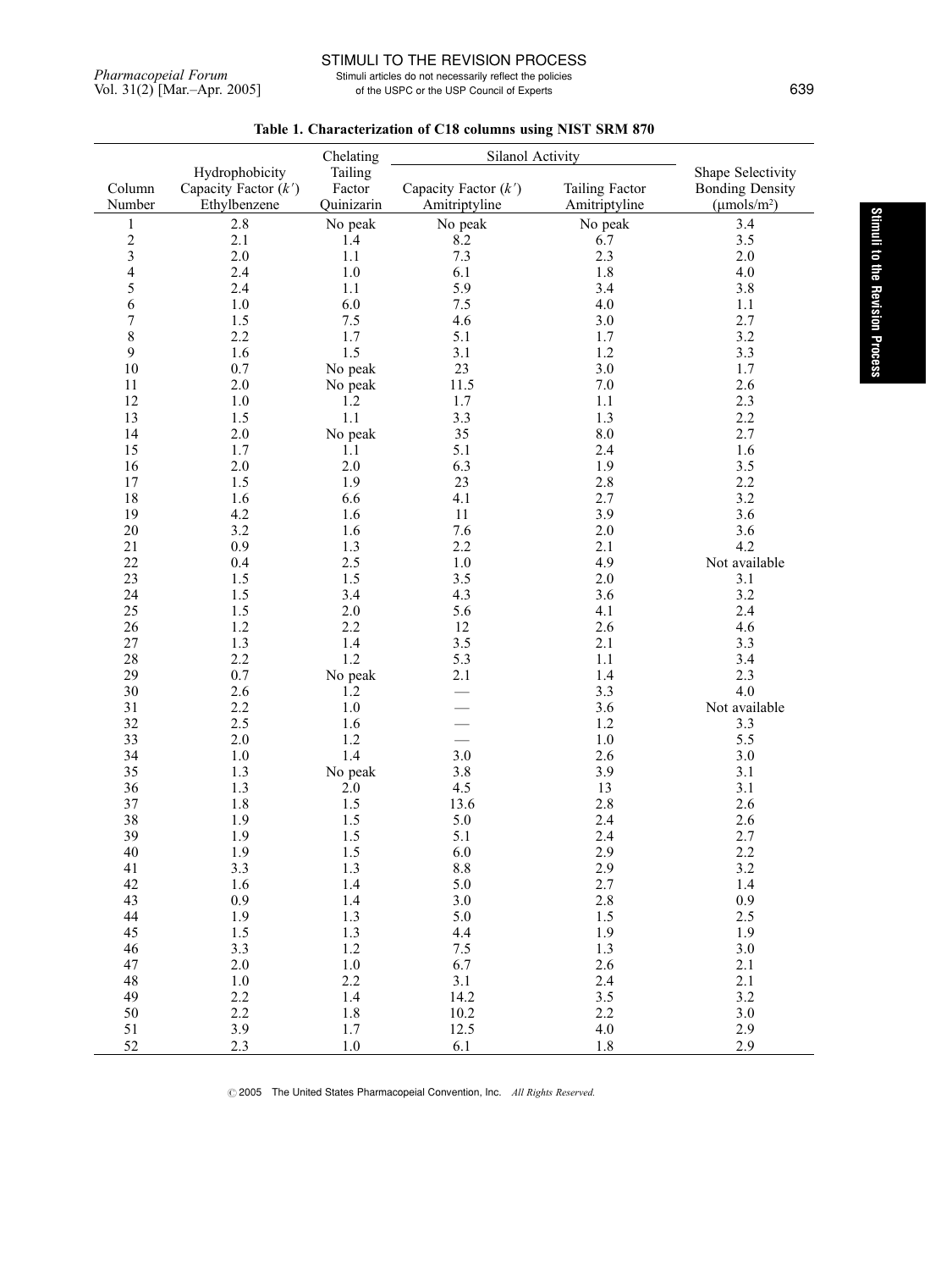Stimuli articles do not necessarily reflect the policies Pharmacopeial Forum<br>of the USPC or the USP Council of Experts Vol. 31(2) [Mar.-Apr. 2005] 640 of the USPC or the USP Council of Experts

|                  |                                                          | Chelating                       | Silanol Activity                        |                                 |                                                                |
|------------------|----------------------------------------------------------|---------------------------------|-----------------------------------------|---------------------------------|----------------------------------------------------------------|
| Column<br>Number | Hydrophobicity<br>Capacity Factor $(k')$<br>Ethylbenzene | Tailing<br>Factor<br>Quinizarin | Capacity Factor $(k')$<br>Amitriptyline | Tailing Factor<br>Amitriptyline | Shape Selectivity<br><b>Bonding Density</b><br>$(\mu mols/m2)$ |
| 53               | 1.1                                                      | 1.7                             | 2.9                                     | 2.2                             | 2.9                                                            |
| 54               | 0.7                                                      | 1.6                             | 2.2                                     | 2.7                             | 2.9                                                            |
| 55               | 2.0                                                      | 1.2                             | 3.8                                     | 1.6                             | 2.8                                                            |
| 56               | 1.1                                                      | 1.2                             | 2.2                                     | 1.2                             | 3.2                                                            |
| 57               | 0.7                                                      | 1.3                             | 1.4                                     | 1.8                             | 3.2                                                            |
| 58               | 2.6                                                      | 1.5                             | 1.7                                     |                                 |                                                                |
| 59               | 0.6                                                      | 1.5                             | 1.7                                     |                                 |                                                                |
| 60               | 2.0                                                      | 1.1                             | 4.0                                     | 1.1                             | 3.2                                                            |
| 61               | 3.4                                                      | 1.1                             | 13.5                                    | 5.4                             | 2.8                                                            |
| 62               | 2.0                                                      | 1.0                             | 23.0                                    | 4.5                             | 2.6                                                            |
| 63               | 0.4                                                      | 1.4                             | 14.5                                    | 3.5                             | 1.2                                                            |
| 64               | 1.4                                                      | 1.3                             | 4.3                                     | 5.3                             | 5.2                                                            |
| 65               | 2.6                                                      | 1.4                             | 7.8                                     | 1.9                             | 3.3                                                            |
| 66               | 2.1                                                      | 1.2                             | 5.7                                     | 1.5                             | 3.3                                                            |
| 67               | 0.8                                                      | 1.5                             | 3.1                                     | 2.9                             | 3.3                                                            |

| Table 1. Characterization of C18 columns using NIST SRM 870 (Continued) |  |  |
|-------------------------------------------------------------------------|--|--|
|-------------------------------------------------------------------------|--|--|

Figure 1 illustrates typical elution patterns for SRM 870. To improve chromatographic performance toward bases, five of the columns utilized are known to contain embedded polar functional groups within the stationary phase. The separation of SRM 870 was similar for these columns. In each case, quinizarin eluted last, and both amitriptyline and quinizarin exhibited symmetrical peak shape (e.g., Figure  $1A$ ).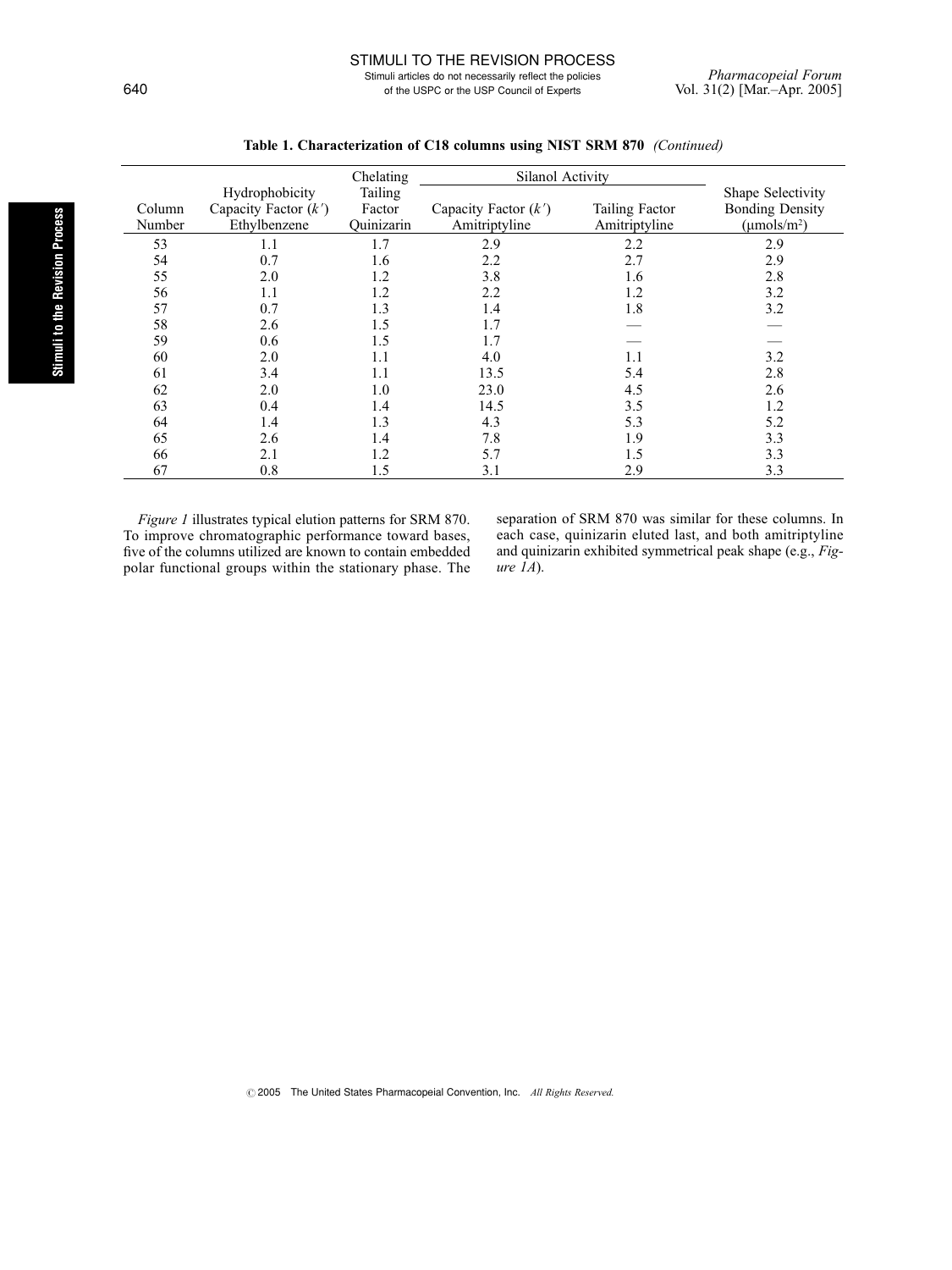$\frac{1}{2}$ 

# STIMULI TO THE REVISION PROCESS

Pharmacopeial Forum<br>
Vol. 31(2) [Mar.-Apr. 2005]<br>
Stimuli articles do not necessarily reflect the policies<br>
of the USPC or the USP Council of Experts of the USPC or the USP Council of Experts 641



Fig. 1. Examples of separations of SRM 870 on commercial C18 column (reproduced from SRM-870 Certificate of Analysis, NIST)

 $O$  2005 The United States Pharmacopeial Convention, Inc. All Rights Reserved.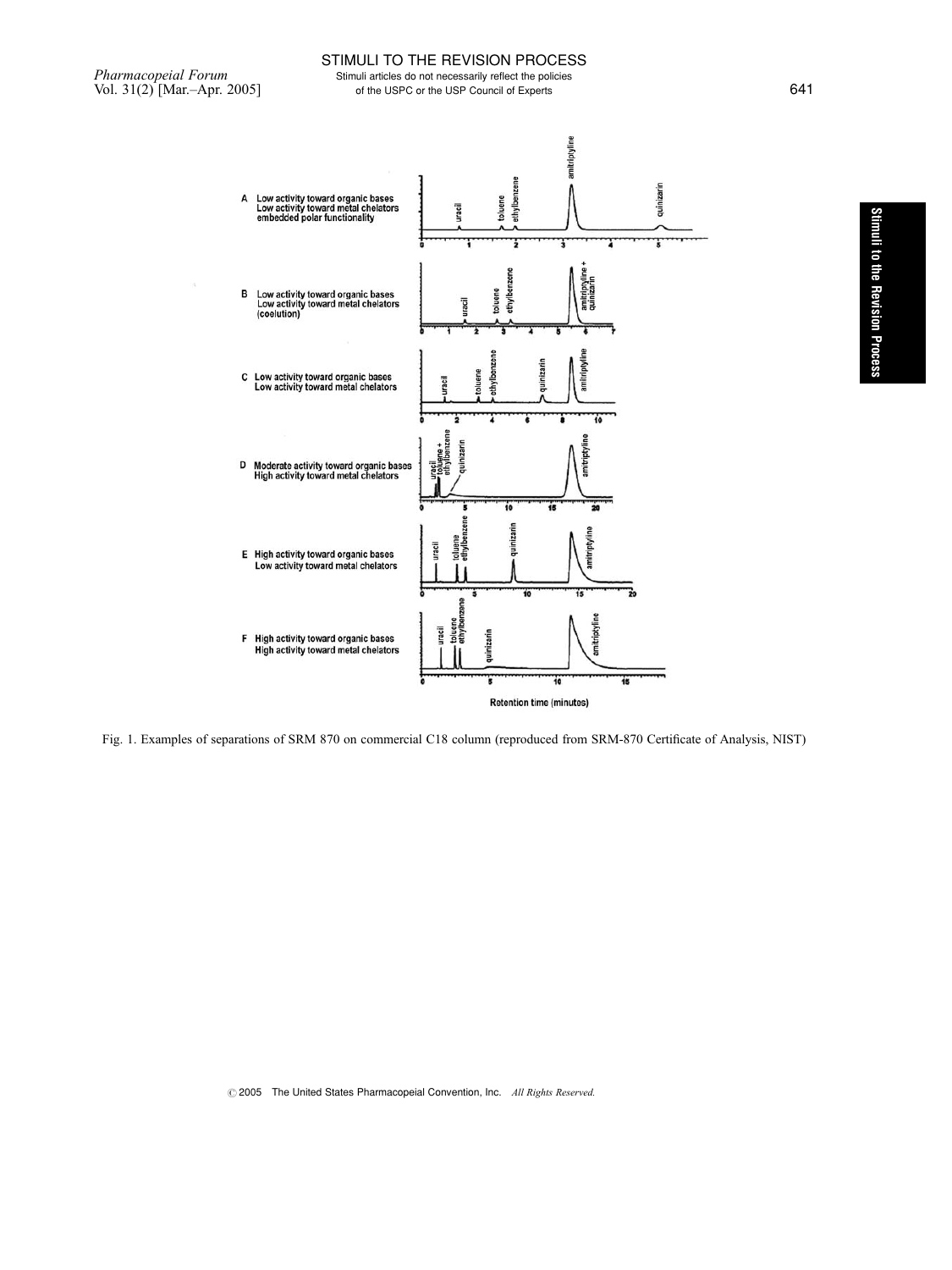Stimuli articles do not necessarily reflect the policies Pharmacopeial Forum<br>of the USPC or the USP Council of Experts Vol. 31(2) [Mar.-Apr. 2005] 642 of the USPC or the USP Council of Experts



Fig. 2. Plot of peak asymmetry for amitriptyline vs. peak asymmetry for quinazirin for various C18 columns (reproduced from SRM-870 Certificate of Analysis, NIST)

Peak asymmetry data for quinizarin and amitriptyline are plotted in Figure 2. The scatter in the data indicates independence of the two terms. Thus, it is possible for a column to exhibit high activity toward chelating agents and low activity toward bases, or other combinations (e.g., Figures 1C through  $IF$ ).

# THE PQRI INITIATIVE

The Impurities Working Group of the PQRI Drug Substance Technical Committee had an objective to investigate the impact of technology on the characterization of impurities. This project is being carried out in collaboration with Dr. Lloyd Snyder, who has initiated work to create a database and software that will help to define conditions that will lead to equivalent separations for different columns. An application resulting from the project will be a way to obtain an equivalent separation for a monograph method that stipulates an L1 or L7 column.

The Snyder/Dolan column test procedure has been described in a series of publications  $(11-18)$  and a review in 19). Based on retention data for a series of standard mixtures (see Table 2) and the same separation conditions (50% acetonitrile/buffer; pH 2.8 and 7.0; 35  $^{\circ}$ C), every reversedphase column can be characterized by six column-selectivity parameters (15): relative retention  $(k_{EB})$ , hydrophobicity  $(H)$ , steric interaction  $(S^*)$ , hydrogen-bond acidity  $(A)$  and basicity  $(B)$ , and relative silanol ionization or cation-exchange capacity  $(C)$ .

Table 2. Test mixtures for Snyder/Dolan procedure

| Mixture 1             | Mixture 2a         |  |  |
|-----------------------|--------------------|--|--|
| thiourea              | nortriptyline      |  |  |
| amitriptyline         | acetophenone       |  |  |
| 4-butylbenzoic acid   | mefenamic acid     |  |  |
| Mixture 1a            | <b>Mixture 3</b>   |  |  |
| N,N-diethylacetamide  | $p$ -nitrophenol   |  |  |
| 5-phenyl-1-pentanol   | anisole            |  |  |
| ethylbenzene          | 4-hexylaniline     |  |  |
| Mixture 2             | Mixture 3a         |  |  |
| N,N-dimethylacetamide | cis/trans chalcone |  |  |
| 5,5-diphenylhydantoin | henzonitrile       |  |  |
| toluene               |                    |  |  |
|                       | <b>Mixture 4</b>   |  |  |
|                       | herherine          |  |  |

Column hydrophobicity increases with an increase in total carbon. H is somewhat larger for small-pore packings because of the compression of the ends of the alkyl chains. Because end-capping adds only a few tenths of a percent carbon to the column, end-capping has little effect on H. As noted before, H has only a minor effect on column selectivity.

Column steric interaction increases as the bonded phase becomes more crowded. That means an increase in S\* for increased chain length or concentration of the bonded phase. S\* also increases for narrow-pore packings because of the compression of the ends of the alkyl groups. S\* has a significant effect on column selectivity, especially for molecules of different shape.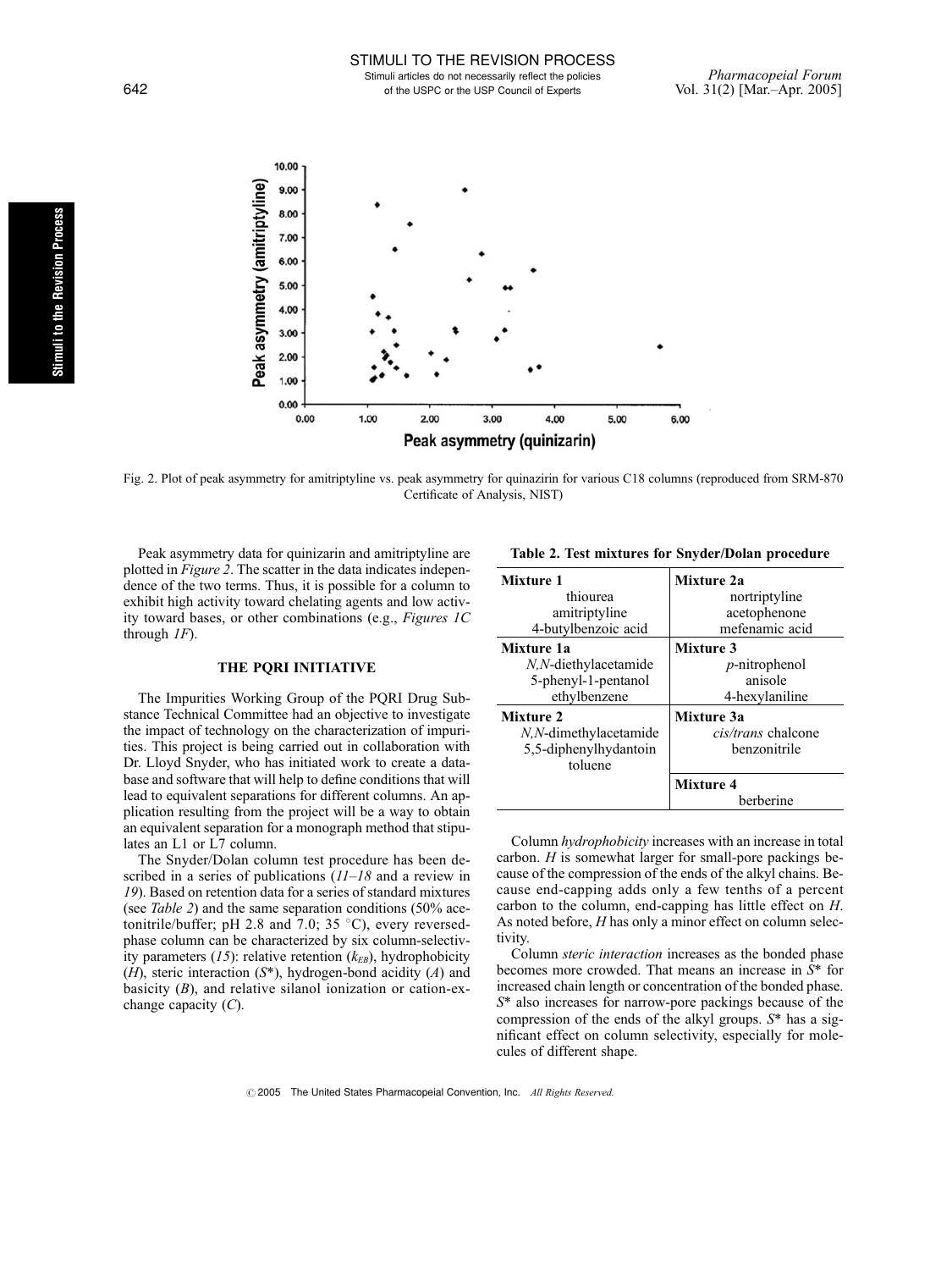Column hydrogen-bond acidity due to non-ionized silanols increases with column acidity. Therefore, values of A are greater for more acidic type-A columns. When the column is end-capped, the number of accessible and unreacted silanols decreases, as do values of A. The column parameter A has a significant effect on column selectivity for nonionized basic molecules such as amines and amides, especially aliphatic derivatives.

Column hydrogen-bond basicity arises from various functional groups within the bonded phase. For all type-B (high-purity silica) and some type-A (older, less pure silica) columns, it appears that water from the mobile phase partly dissolves in the bonded phase, and this water can preferentially interact with and bind to non-ionized carboxylic acids. So, columns with larger values of B preferentially retain acidic compounds.

In the case of columns with embedded polar groups, the basic polar group (urea, amide, carbamate) can strongly bind both phenols and carboxylic acids. Some type-A columns have larger values of  $B$ , believed to be the result of metal impurities in the silica.

Silanol ionization results in a negative charge on the column, and this charge attracts ionized (positively charged) bases and repels ionized (negatively charged) acids. For samples that contain ionized acids or (especially) bases, the column parameter  $C$  is a very important contributor to column selectivity. For samples that do not contain acids or bases, C is unimportant. Column ionization and values of C increase as mobile-phase pH is increased. End-capping results in decreased access to ionized silanols and a large decrease in C.

The ability to characterize column selectivity is of potential value for two different situations. First, routine HPLC procedures require the replacement of the column from time to time due to deterioration of the column during use. Also, when an HPLC method is transferred, it is necessary to obtain a suitable column for that procedure. In either situation, there exists the possibility that an equivalent column from the original supplier may no longer be available. For this reason, two or more equivalent columns with different part numbers can be specified as part of method development. ''Equivalent'' columns will have similar (ideally, ''identical'') values of the six column-selectivity parameters discussed above. This phase of the project was done and completed in collaboration with PQRI.

A second use of the six column-selectivity parameters outlined above is for the selection of columns of very different selectivity. Columns of different selectivity are often required during HPLC method development (for a deliberate change in selectivity) or for the development of orthogonal procedures that can be used to ensure that no new sample impurity is present in some samples.

The Snyder/Dolan procedure was originally developed for application to type-B C18 columns  $(11-13)$ . It since has been extended to type-B alkyl–silica columns with  $C_1-C_{30}$  ligands (14), type-A C8 and C18 columns (15), columns with polar groups such as urea, carbamate, or amide that are either embedded into the ligand or used to end-cap the column  $(16)$ , cyano columns  $(17)$ , and phenyl and fluoro columns (18).

Columns with identical values of  $H$ ,  $S^*$ ,  $A$ ,  $B$ , and  $C$  are expected to give essentially identical selectivity (spacing of bands) for a given HPLC procedure (same mobile phase, temperature, and flow rate). Small differences in values of  $k_{EB}$  can be corrected by changes in flow rate. Although it is rare to find two reversed-phase columns that have identical values of  $H$ ,  $S^*$ , etc., small differences in these column parameters are still acceptable for any sample, and larger differences are allowable for some samples. A column comparison function  $F_s$  can be defined for two columns 1 and 2 as follows:

$$
F_S = \{ [12.5 (H_2 - H_1)]^2 + [100 (S^*_{2} - S^*_{1})]^2 + [30 (A_2 - A_1)]^2 + [143 (B_2 - B_1)]^2 + [83 (C_2 - C_1)]^2 \}^{1/2}
$$
 [1]

Here,  $H_1$  and  $H_2$  refer to values of H for columns 1 and 2,  $S^*$ <sub>1</sub> and  $S^*$ <sub>2</sub> are values of  $S^*$  for columns 1 and 2, and so on for the remaining column parameters A, B, and C. If  $F_s < 3$ for any two columns 1 and 2, the two columns should provide equivalent selectivity and band spacing for any sample or set of conditions. Equivalent separation may still be achieved for  $F_s$ >3, but this is less certain. However, if it is known that the sample does not contain ionized compounds (e.g., no acids or [especially] bases), the term  $C_2 - C_1$  of Equation 1 can be ignored, which usually means a much smaller value of  $F<sub>S</sub>$  for two columns 1 and 2. Similarly, if carboxylic acids (ionized or not) are absent from the sample, the term  $B_2 - B_1$  can also be ignored, again reducing the value of  $F_s$ .

In the event that columns of very different selectivity are desired, two columns 1 and 2 with a very large value of  $F<sub>S</sub>$ would be preferred. *Figure 3* provides an example of the use of values of  $F<sub>S</sub>$  to select columns of either similar  $(a-c)$  or different (d) selectivity.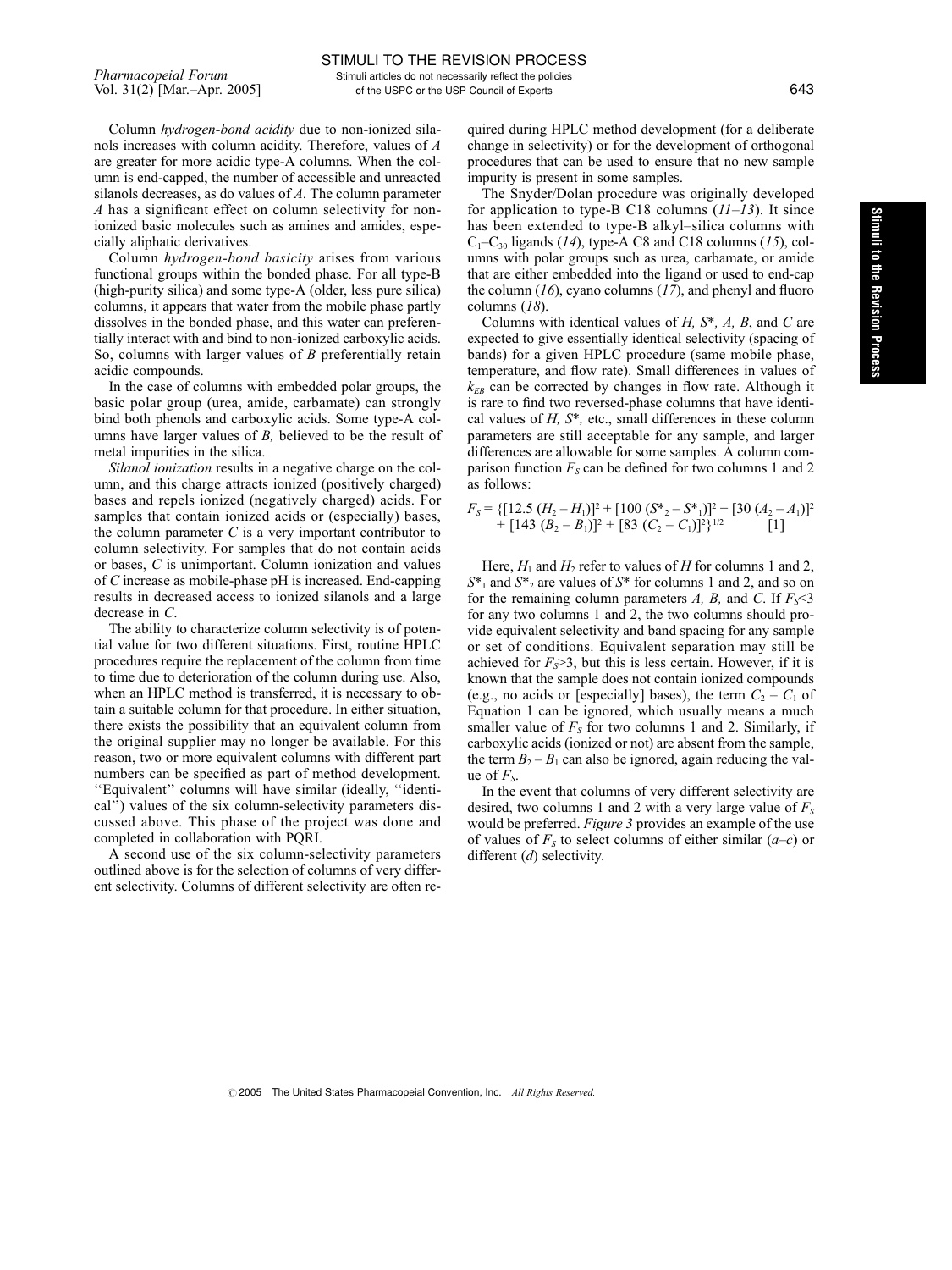

Fig. 3. Example of use of  $F<sub>S</sub>$  values to select columns of either similar  $(a-c)$  or different (d) selectivity

The measurement of values of  $H$ ,  $S^*$ , etc. has been studied by four separate laboratories under PQRI sponsorship. On the basis of replicate testing of 42 different C8 and C18 columns, it was established that the measurement of values of  $H$ ,  $S^*$ , etc. is suitably repeatable (20). Further studies by these and other laboratories have since confirmed the reliability of Equation 1 as a basis for comparing column selectivity  $(21)$ . These results have substantiated the ability of values of  $F<sub>S</sub>$  to select columns of equivalent selectivity. The study of Snyder et al. (20) has also shown that the measurement of values of  $H$ ,  $S^*$ , etc. can be simplified and shortened, requiring only 2–3 hours per column. Five separate laboratories are currently evaluating the utility of the Snyder/Dolan approach for the development of orthogonal separations.

### **CONCLUSIONS**

Both of these approaches have merit, and it is too soon to favor one over the other. The USP approach provides column performance characterization (theoretical plate count, good peak symmetry, etc.) and produces five data points to describe the column. The PQRI approach provides selectivity characterization (relative retention times), and the parameters are included in a searchable database that pro-

duces a list of suitable columns ordered by the  $F<sub>S</sub>$  factor. The USP approach also could be provided in database form to permit ordering of columns based on a single factor derived from the measured parameters (analogous to the Snyder/Dolan approach). A third option might be to provide data from both characterization approaches. Algorithms could be developed to permit column assessment based on the combined data. Ultimately, the approach(es) utilized must balance ease of use with effectiveness.

In the USP approach, performance proprieties include tailing determination due to the presence of trace metals in the column packing and ''active'' silanols (which may also be the result of metal contamination), but the PQRI (Snyder/ Dolan procedure) does not. However, it must be pointed out that poor column performance is associated mainly with older columns that utilize type-A silica.

As a result of the evaluation presented here, the USP Working Group on column classification resolved to publish the data obtained by these two approaches and encourage users to submit their comments in order to improve these tools. In the near future, the results obtained by the NIST SRM 870 and the searchable database will become public via the USP Web page (www.usp.org). This will allow users to evaluate the results obtained with both approaches. Both databases will be updated as new results are obtained. In the interim, USP will continue to update and publish *Chromat*-

 $\odot$  2005 The United States Pharmacopeial Convention, Inc. All Rights Reserved.